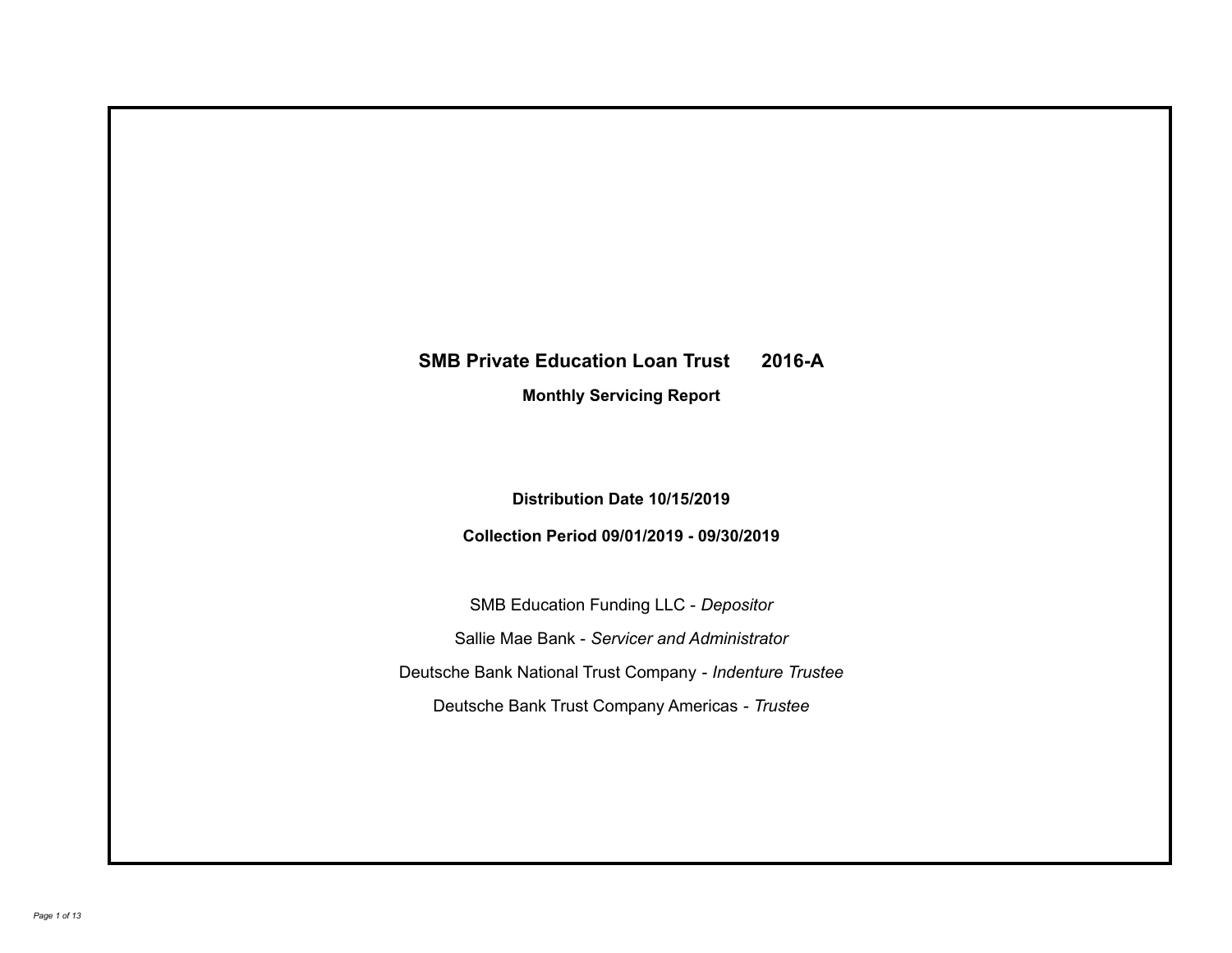|             | <b>Deal Parameters</b>                                         |                                                                                            |                                      |                                          |                                          |
|-------------|----------------------------------------------------------------|--------------------------------------------------------------------------------------------|--------------------------------------|------------------------------------------|------------------------------------------|
| A           | <b>Student Loan Portfolio Characteristics</b>                  |                                                                                            | <b>Settlement Date</b><br>05/26/2016 | 08/31/2019                               | 09/30/2019                               |
|             | <b>Principal Balance</b><br>Interest to be Capitalized Balance |                                                                                            | \$585,861,635.84<br>32,367,510.93    | \$375,093,548.03<br>20,443,738.81        | \$368,875,174.03<br>20,508,318.02        |
|             | Pool Balance<br>Weighted Average Coupon (WAC)                  |                                                                                            | \$618,229,146.77                     | \$395,537,286.84                         | \$389,383,492.05                         |
|             |                                                                | WAC1 (Contractual Interest Rate on the Loan)<br>WAC2 (Average of Applicable Interest Rate) | 8.26%<br>8.23%                       | 9.30%<br>9.21%                           | 9.21%<br>9.13%                           |
|             | Weighted Average Remaining Term                                | WAC3 (Average of Actual Interest Rate)                                                     | 8.16%<br>134.18                      | 9.13%<br>125.29                          | 9.04%<br>125.51                          |
|             | Number of Loans<br>Number of Borrowers<br>Pool Factor          | Since Issued Total Constant Prepayment Rate (1)                                            | 53,959<br>52,283                     | 35,063<br>33,809<br>0.639790746<br>9.56% | 34,580<br>33,345<br>0.629836840<br>9.55% |
| B           | <b>Debt Securities</b>                                         | Cusip/Isin                                                                                 | 09/16/2019                           |                                          | 10/15/2019                               |
|             | A <sub>2</sub> A                                               | 78449FAB7                                                                                  | \$140,508,494.24                     |                                          | \$137,840,684.34                         |
|             | A <sub>2</sub> B                                               | 78449FAC5                                                                                  | \$86,367,606.55                      |                                          | \$84,727,760.09                          |
|             | B                                                              | 78449FAD3                                                                                  | \$50,000,000.00                      |                                          | \$50,000,000.00                          |
| $\mathbf C$ | <b>Certificates</b>                                            | Cusip/Isin                                                                                 | 09/16/2019                           |                                          | 10/15/2019                               |
|             | Residual                                                       | 78449F101                                                                                  | \$100,000.00                         |                                          | \$100,000.00                             |
| D           | <b>Account Balances</b>                                        |                                                                                            | 09/16/2019                           |                                          | 10/15/2019                               |
|             | Reserve Account Balance                                        |                                                                                            | \$1,557,854.00                       |                                          | \$1,557,854.00                           |
| E           | <b>Asset / Liability</b>                                       |                                                                                            | 09/16/2019                           |                                          | 10/15/2019                               |
|             | Overcollateralization Percentage                               |                                                                                            | 30.00%                               |                                          | 30.00%                                   |
|             | Specified Overcollateralization Amount                         |                                                                                            | \$118,661,186.05                     |                                          | \$116,815,047.62                         |
|             | Actual Overcollateralization Amount                            |                                                                                            | \$118,661,186.05                     |                                          | \$116,815,047.62                         |
|             |                                                                |                                                                                            |                                      |                                          |                                          |

(1) For additional information, see 'Since Issued CPR Methodology' found on page 11 of this report.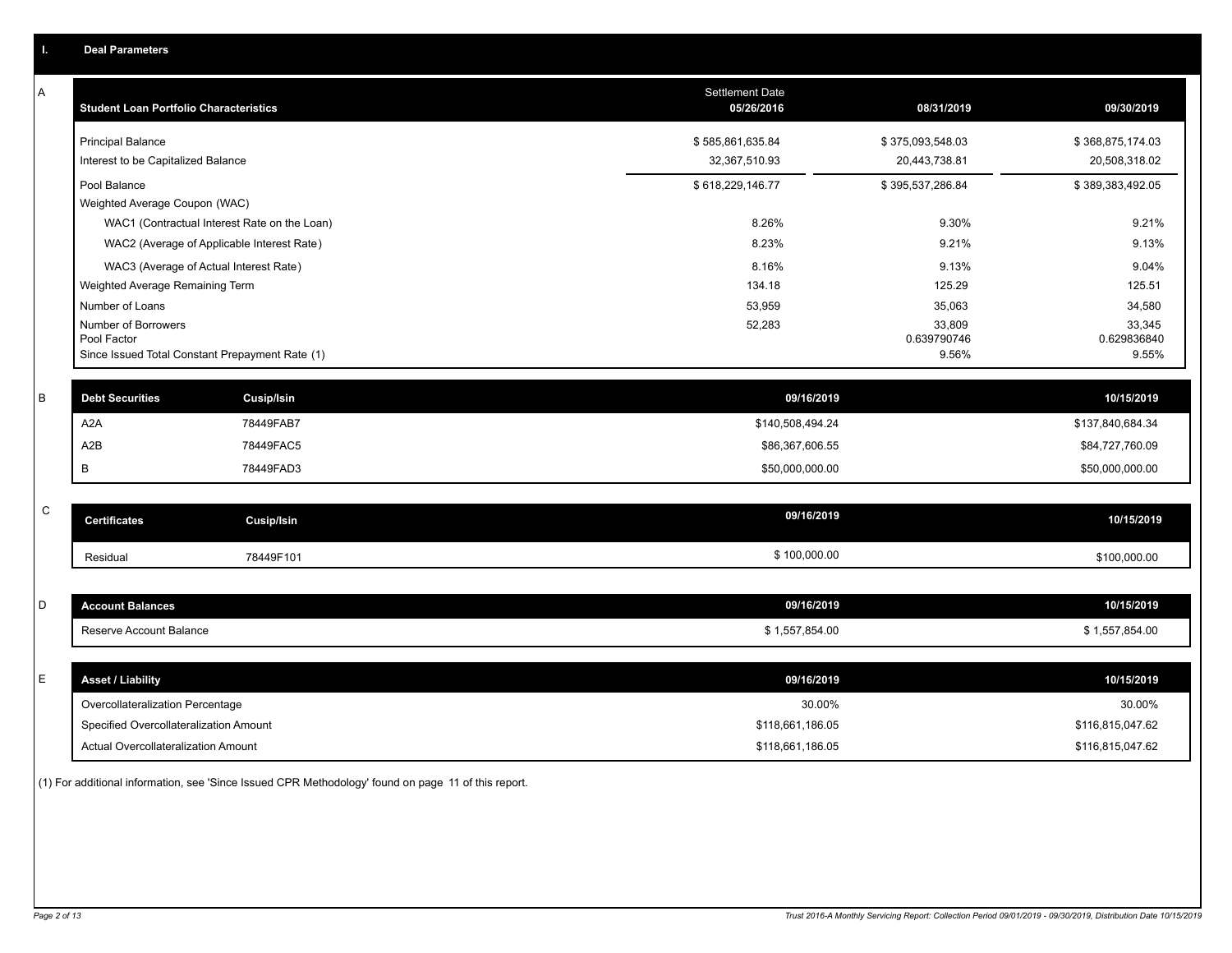| Ш. | 2016-A Trust Activity 09/01/2019 through 09/30/2019              |                |
|----|------------------------------------------------------------------|----------------|
| A  | <b>Student Loan Principal Receipts</b>                           |                |
|    | <b>Borrower Principal</b>                                        | 6,412,248.66   |
|    | <b>Consolidation Activity Principal</b>                          | 0.00           |
|    | Seller Principal Reimbursement                                   | 0.00           |
|    | Servicer Principal Reimbursement                                 | 0.00           |
|    | Delinquent Principal Purchases by Servicer                       | 0.00           |
|    | <b>Other Principal Deposits</b>                                  | 110,948.03     |
|    | <b>Total Principal Receipts</b>                                  | \$6,523,196.69 |
| в  | <b>Student Loan Interest Receipts</b>                            |                |
|    | <b>Borrower Interest</b>                                         | 2,038,774.09   |
|    | <b>Consolidation Activity Interest</b>                           | 0.00           |
|    | Seller Interest Reimbursement                                    | 0.00           |
|    | Servicer Interest Reimbursement                                  | 0.00           |
|    | Delinquent Interest Purchases by Servicer                        | 0.00           |
|    | <b>Other Interest Deposits</b>                                   | 6,193.37       |
|    | <b>Total Interest Receipts</b>                                   | \$2,044,967.46 |
| C  | <b>Recoveries on Realized Losses</b>                             | \$64,933.78    |
| D  | <b>Investment Income</b>                                         | \$16,619.95    |
| Ε  | <b>Funds Borrowed from Next Collection Period</b>                | \$0.00         |
| F  | <b>Funds Repaid from Prior Collection Period</b>                 | \$0.00         |
| G  | Loan Sale or Purchase Proceeds                                   | \$0.00         |
| H  | Initial Deposits to Distribution Account                         | \$0.00         |
|    | <b>Excess Transferred from Other Accounts</b>                    | \$0.00         |
| J  | <b>Borrower Benefit Reimbursements</b>                           | \$0.00         |
| Κ  | <b>Other Deposits</b>                                            | \$0.00         |
| Г  | <b>Other Fees Collected</b>                                      | \$0.00         |
| М  | <b>AVAILABLE FUNDS</b>                                           | \$8,649,717.88 |
| N  | Non-Cash Principal Activity During Collection Period             | \$304,822.69   |
| O  | Aggregate Purchased Amounts by the Depositor, Servicer or Seller | \$117,141.40   |
| P  | Aggregate Loan Substitutions                                     | \$0.00         |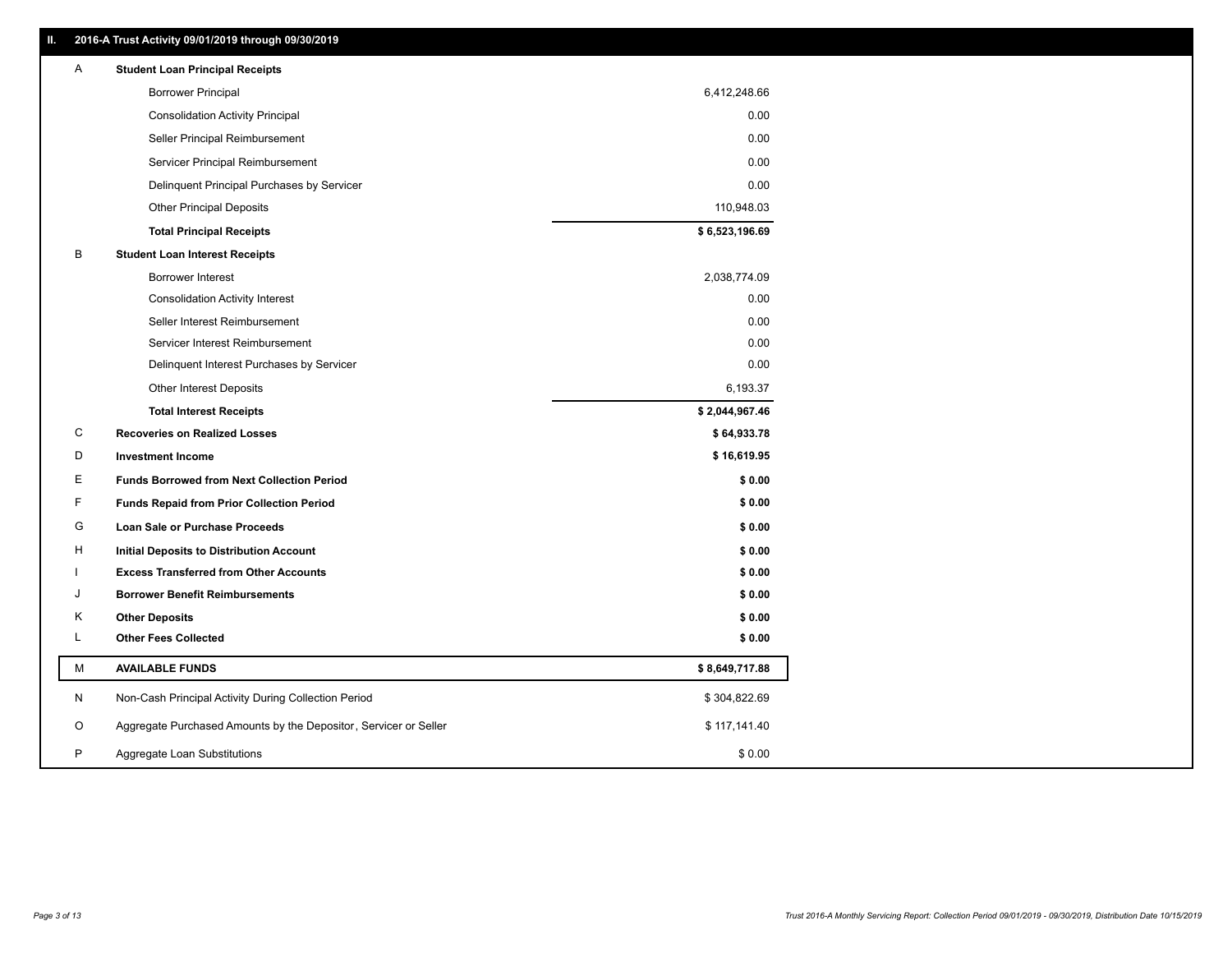#### **09/30/2019 08/31/2019 Wtd Avg Coupon # Loans Principal and Interest Accrued to Capitalize % of Principal % of Loans in Repay (1) Wtd Avg Coupon # Loans Principal and Interest Accrued to Capitalize % of Principal % of Loans in Repay (1)**  INTERIM: IN SCHOOL 10.40% 1,469 \$22,623,074.60 5.810% - % 10.48% 1,503 \$23,089,018.60 5.837% - % GRACE 10.30% 1,053 \$16,976,432.39 4.360% - % 10.40% 1,050 \$16,841,525.60 4.258% - % DEFERMENT 9.96% 1,916 \$24,101,150.32 6.190% - % 10.07% 1,878 \$23,869,519.74 6.035% - % REPAYMENT: CURRENT 8.79% 28,042 \$296,982,341.63 76.270% 91.188% 8.87% 28,524 \$303,027,928.45 76.612% 91.346% 31-60 DAYS DELINQUENT 8.83% 517 \$7,151,088.82 1.837% 2.196% 9.26% 544 \$7,232,775.30 1.829% 2.180% 61-90 DAYS DELINQUENT 8.67% 280 \$3,748,905.13 0.963% 1.151% 8.49% 255 \$3,414,166.03 0.863% 1.029% > 90 DAYS DELINQUENT 10.08% 123 \$1,690,321.72 0.434% 0.519% 10.28% 127 \$1,697,219.11 0.429% 0.512% FORBEARANCE 9.16% 1,180 \$16,110,177.44 4.137% 4.947% 9.35% 1,182 \$16,365,134.01 4.137% 4.933% **TOTAL 34,580 \$389,383,492.05 100.00% 100.00% 35,063 \$395,537,286.84 100.00% 100.00% Loans by Repayment Status** Percentages may not total 100% due to rounding \*

1 Loans classified in "Repayment" include any loan for which interim interest only, \$25 fixed payments or full principal and interest payments are due.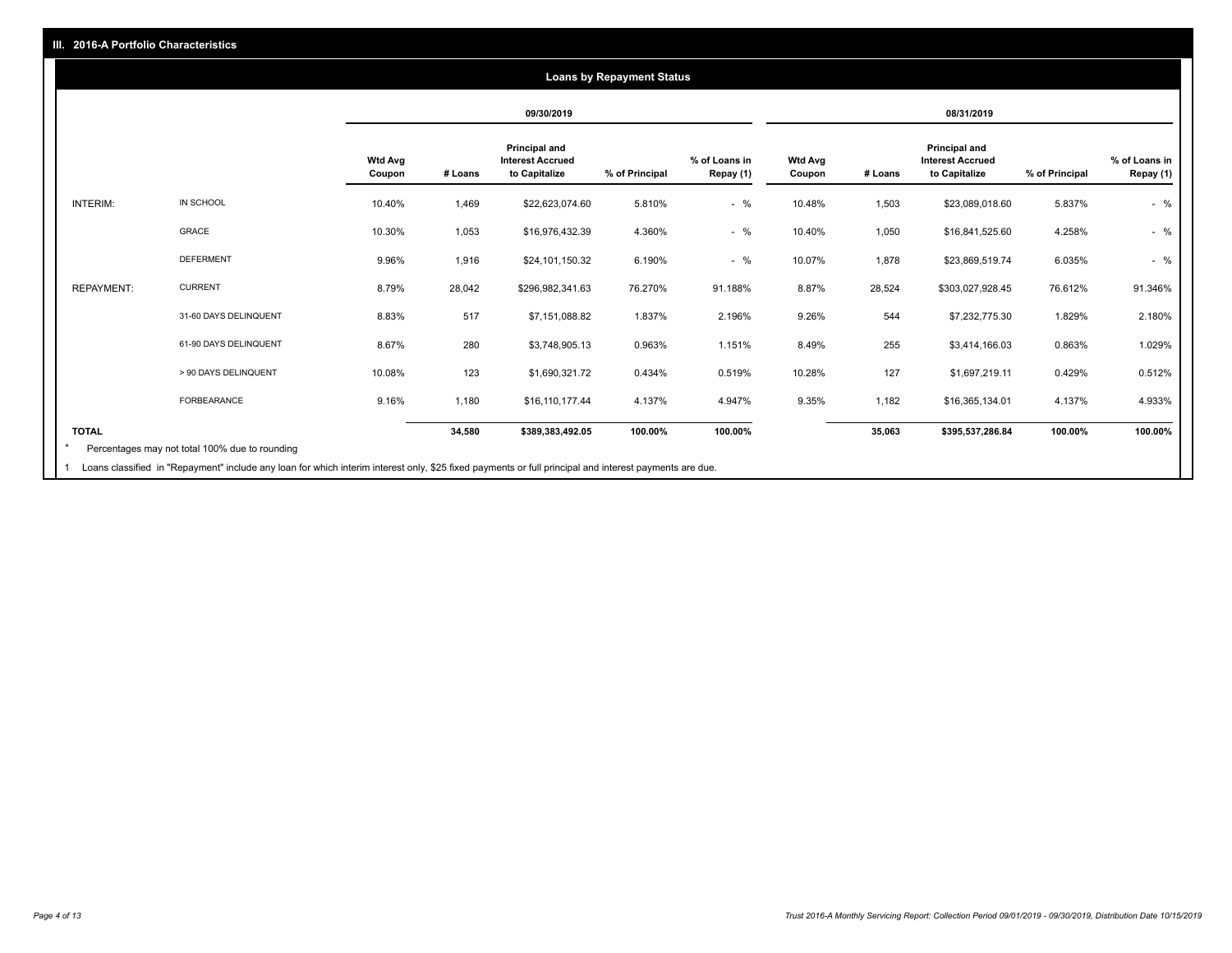|                |                       |                          |         | 09/30/2019                                                       |                |                                |                          |         | 08/31/2019                                                |                |                                |
|----------------|-----------------------|--------------------------|---------|------------------------------------------------------------------|----------------|--------------------------------|--------------------------|---------|-----------------------------------------------------------|----------------|--------------------------------|
|                |                       | <b>Wtd Avg</b><br>Coupon | # Loans | <b>Principal and</b><br><b>Interest Accrued</b><br>to Capitalize | % of Principal | % of Loans in<br>P&I Repay (2) | <b>Wtd Avg</b><br>Coupon | # Loans | Principal and<br><b>Interest Accrued</b><br>to Capitalize | % of Principal | % of Loans in<br>P&I Repay (2) |
| INTERIM:       | IN SCHOOL             | 9.97%                    | 2,890   | \$42,992,338.56                                                  | 11.041%        | $-$ %                          | 10.02%                   | 3,001   | \$44,477,841.40                                           | 11.245%        | $-$ %                          |
|                | GRACE                 | 9.80%                    | 2,329   | \$36,907,315.61                                                  | 9.478%         | $-$ %                          | 9.94%                    | 2,281   | \$36,196,845.33                                           | 9.151%         | $-$ %                          |
|                | <b>DEFERMENT</b>      | 9.55%                    | 3,668   | \$46,190,472.50                                                  | 11.862%        | $-$ %                          | 9.66%                    | 3,541   | \$44,307,295.74                                           | 11.202%        | $-$ %                          |
| P&I REPAYMENT: | <b>CURRENT</b>        | 8.65%                    | 23,612  | \$234,819,964.00                                                 | 60.306%        | 89.186%                        | 8.73%                    | 24,167  | \$242,257,436.01                                          | 61.248%        | 89.541%                        |
|                | 31-60 DAYS DELINQUENT | 8.82%                    | 507     | \$7,049,229.77                                                   | 1.810%         | 2.677%                         | 9.21%                    | 517     | \$6,880,179.21                                            | 1.739%         | 2.543%                         |
|                | 61-90 DAYS DELINQUENT | 8.63%                    | 274     | \$3,665,036.69                                                   | 0.941%         | 1.392%                         | 8.45%                    | 250     | \$3,370,390.12                                            | 0.852%         | 1.246%                         |
|                | > 90 DAYS DELINQUENT  | 10.04%                   | 120     | \$1,648,957.48                                                   | 0.423%         | 0.626%                         | 10.28%                   | 124     | \$1,682,165.02                                            | 0.425%         | 0.622%                         |
|                | <b>FORBEARANCE</b>    | 9.16%                    | 1,180   | \$16,110,177.44                                                  | 4.137%         | 6.119%                         | 9.35%                    | 1,182   | \$16,365,134.01                                           | 4.137%         | 6.049%                         |
| <b>TOTAL</b>   |                       |                          | 34,580  | \$389,383,492.05                                                 | 100.00%        | 100.00%                        |                          | 35,063  | \$395,537,286.84                                          | 100.00%        | 100.00%                        |

WAC reflects WAC3 To conform with company standard reporting these sections now include Princial and Interest Accrued to Capitalize .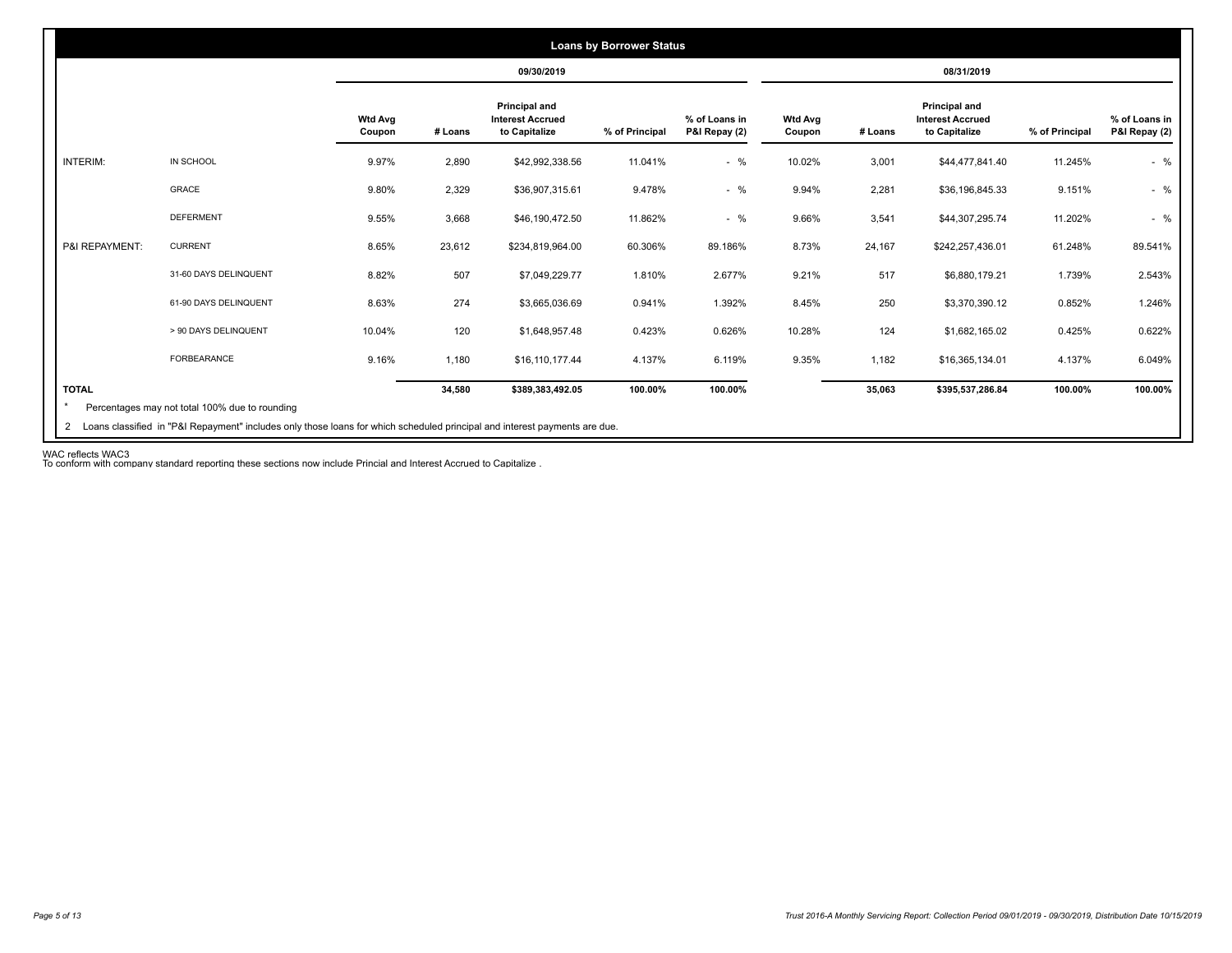|                                                                                                  | 9/30/2019        | 8/31/2019        |
|--------------------------------------------------------------------------------------------------|------------------|------------------|
| Pool Balance                                                                                     | \$389,383,492.05 | \$395,537,286.84 |
| Total # Loans                                                                                    | 34,580           | 35,063           |
| Total # Borrowers                                                                                | 33,345           | 33,809           |
| Weighted Average Coupon                                                                          | 9.13%            | 9.21%            |
| Weighted Average Remaining Term                                                                  | 125.51           | 125.29           |
| Percent of Pool - Cosigned                                                                       | 93.0%            | 93.0%            |
| Percent of Pool - Non Cosigned                                                                   | 7.0%             | 7.0%             |
| Borrower Interest Accrued for Period                                                             | \$2,763,920.66   | \$2,937,178.91   |
| Outstanding Borrower Interest Accrued                                                            | \$23,128,846.88  | \$23,108,322.11  |
| Gross Principal Realized Loss - Periodic *                                                       | \$356,579.22     | \$524,293.70     |
| Gross Principal Realized Loss - Cumulative *                                                     | \$17,516,412.78  | \$17,159,833.56  |
| Recoveries on Realized Losses - Periodic                                                         | \$64,933.78      | \$63,166.68      |
| Recoveries on Realized Losses - Cumulative                                                       | \$2,686,960.45   | \$2,622,026.67   |
| Net Losses - Periodic                                                                            | \$291,645.44     | \$461,127.02     |
| Net Losses - Cumulative                                                                          | \$14,829,452.33  | \$14,537,806.89  |
| Non-Cash Principal Activity - Capitalized Interest                                               | \$664,396.54     | \$558,368.16     |
| Since Issued Total Constant Prepayment Rate (CPR) (1)                                            | 9.55%            | 9.56%            |
| <b>Loan Substitutions</b>                                                                        | \$0.00           | \$0.00           |
| <b>Cumulative Loan Substitutions</b>                                                             | \$0.00           | \$0.00           |
| <b>Unpaid Servicing Fees</b>                                                                     | \$0.00           | \$0.00           |
| <b>Unpaid Administration Fees</b>                                                                | \$0.00           | \$0.00           |
| <b>Unpaid Carryover Servicing Fees</b>                                                           | \$0.00           | \$0.00           |
| Note Interest Shortfall                                                                          | \$0.00           | \$0.00           |
| Loans in Modification                                                                            | \$29,281,608.86  | \$29,402,430.11  |
| % of Loans in Modification as a % of Loans in Repayment (P&I)                                    | 11.85%           | 11.57%           |
|                                                                                                  |                  |                  |
| % Annualized Gross Principal Realized Loss - Periodic as a %<br>of Loans in Repayment (P&I) * 12 | 1.73%            | 2.48%            |
| % Gross Principal Realized Loss - Cumulative as a % of<br><b>Original Pool Balance</b>           | 283%             | 278%             |

\* In accordance with the Servicer's current policies and procedures, after September 1, 2017 loans subject to bankruptcy claims generally will not be reported as a charged- off unless and until they are delinquent for 120

(1) For additional information, see 'Since Issued CPR Methodology' found on page 11 of this report.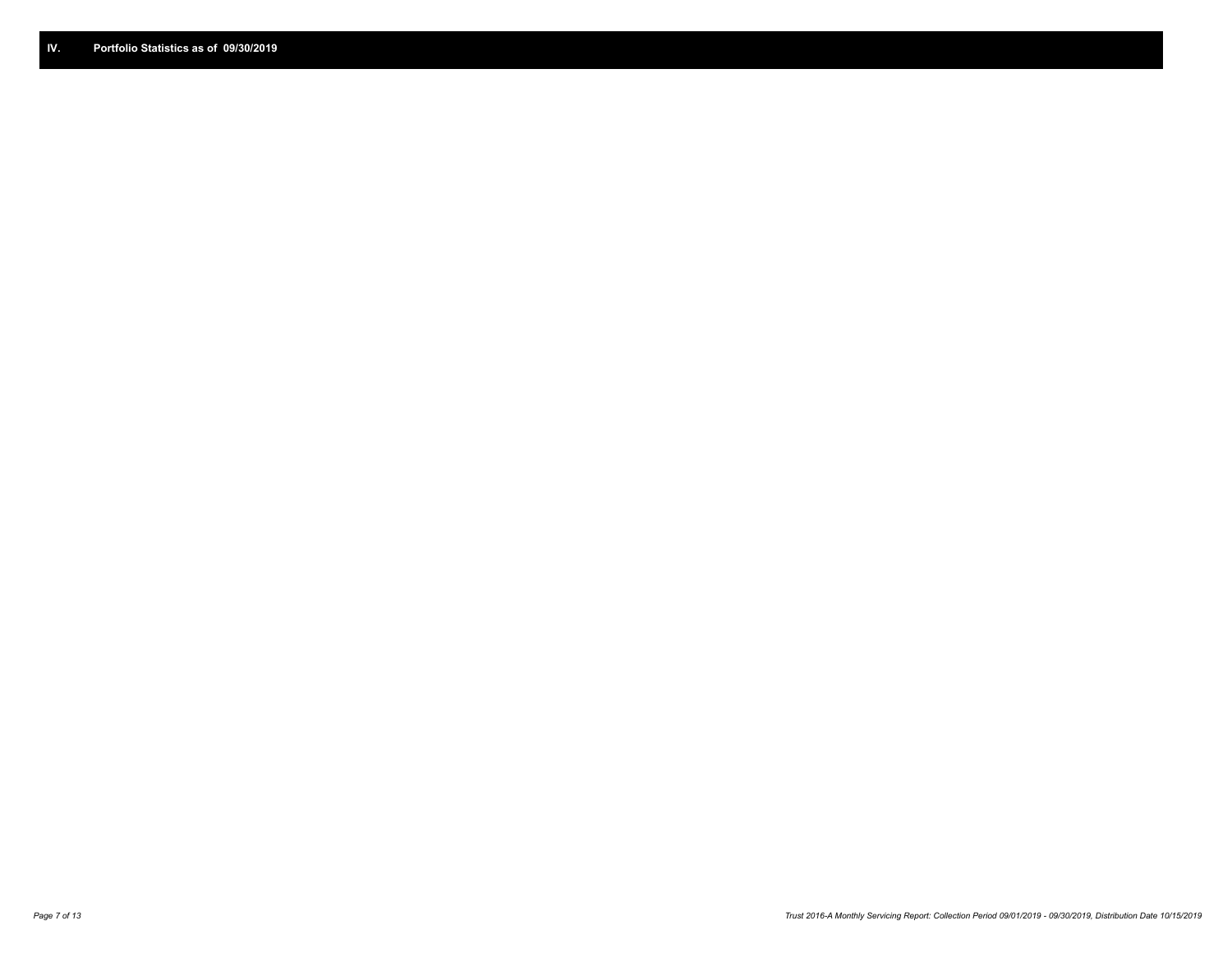| Loan Program                       |                                   |             |                  |          |
|------------------------------------|-----------------------------------|-------------|------------------|----------|
|                                    | Weighted<br><b>Average Coupon</b> | # LOANS     | <b>\$ AMOUNT</b> | $%$ *    |
| - Smart Option Interest-Only Loans | 8.19%                             | 7,654       | \$62,709,537.88  | 16.105%  |
| - Smart Option Fixed Pay Loans     | 9.04%                             | 9,326       | \$124,694,630.21 | 32.024%  |
| - Smart Option Deferred Loans      | 9.31%                             | 17,600      | \$201,979,323.96 | 51.872%  |
| - Other Loan Programs              | 0.00%                             | $\mathbf 0$ | \$0.00           | 0.000%   |
| <b>Total</b>                       | 9.04%                             | 34,580      | \$389,383,492.05 | 100.000% |

\* Percentages may not total 100% due to rounding

B

C

A

**Index Type**

|                       | Weighted<br><b>Average Coupon</b> | # LOANS | <b>\$ AMOUNT</b> | $%$ *    |
|-----------------------|-----------------------------------|---------|------------------|----------|
| - Fixed Rate Loans    | 7.54%                             | 7,446   | \$95,371,817.95  | 24.493%  |
| - LIBOR Indexed Loans | 9.53%                             | 27,134  | \$294,011,674.10 | 75.507%  |
| - Other Index Rates   | $0.00\%$                          | 0       | \$0.00           | 0.000%   |
| <b>Total</b>          | 9.04%                             | 34,580  | \$389,383,492.05 | 100.000% |

\* Percentages may not total 100% due to rounding

## **Weighted Average Recent FICO**

| 0 - 639            | 2,933  | \$32,190,702.81  | 8.267%   |
|--------------------|--------|------------------|----------|
| 640 - 669          | 2,179  | \$24,096,328.81  | 6.188%   |
| 670 - 699          | 3,686  | \$41,844,699.34  | 10.746%  |
| 700 - 739          | 7,216  | \$84,389,703.42  | 21.673%  |
| $740 +$            | 18,564 | \$206,852,210.97 | 53.123%  |
| N/A <sup>(1)</sup> | 2      | \$9,846.70       | 0.003%   |
| <b>Total</b>       | 34,580 | \$389,383,492.05 | 100.000% |

#### WAC reflects WAC3

To conform with company standard reporting these sections now include Princial and Interest Accrued to Capitalize .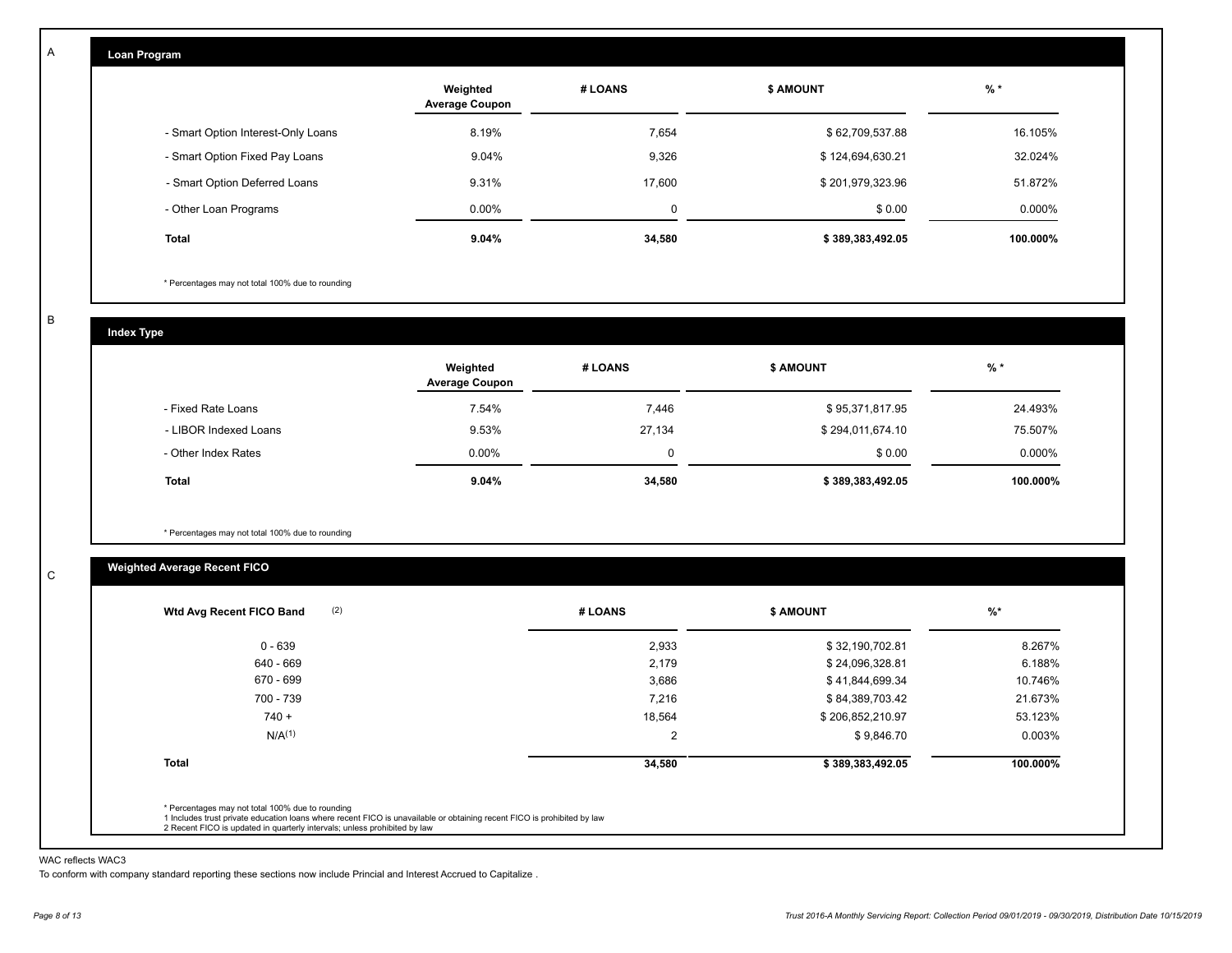| Α. |      | <b>Reserve Account</b>                                |                  |
|----|------|-------------------------------------------------------|------------------|
|    |      | Specified Reserve Account Balance                     | \$1,557,854.00   |
|    |      | Actual Reserve Account Balance                        | \$1,557,854.00   |
| В. |      | <b>Principal Distribution Amount</b>                  |                  |
|    |      | Class A Notes Outstanding                             | \$226,876,100.79 |
|    | ii.  | Pool Balance                                          | \$389,383,492.05 |
|    | iii. | First Priority Principal Distribution Amount (i - ii) | \$0.00           |
|    | iv.  | Class A and B Notes Outstanding                       | \$276,876,100.79 |
|    | v.   | First Priority Principal Distribution Amount          | \$0.00           |
|    | vi.  | Pool Balance                                          | \$389,383,492.05 |
|    | vii. | Specified Overcollateralization Amount                | \$116,815,047.62 |
|    |      |                                                       |                  |

| ix.   | Pool Balance                                                   | \$389,383,492.05 |
|-------|----------------------------------------------------------------|------------------|
| Х.    | 10% of Initial Pool Balance                                    | \$61,822,914.68  |
| xi.   | First Priority Principal Distribution Amount                   | \$0.00           |
| xii.  | Regular Principal Distribution Amount                          | \$4,307,656.36   |
| xiii. | Available Funds (after payment of waterfall items A through I) | \$3,326,060.32   |
|       |                                                                |                  |

**xiv. Additional Principal Distribution Amount (if(vi <= x,min(xiii, vi - xi - xii))) \$ 0.00**

**viii. Regular Principal Distribution Amount (if (iv > 0, (iv - v) - (vi - vii)) \$ 4,307,656.36**

#### **C. R-2 Certificate**

| <b>Previous Notional Balance</b>  | \$37,490,591.00 |
|-----------------------------------|-----------------|
| Shortfall of Principal            | \$0.00          |
| Shortfall of Interest             | \$0.00          |
| <b>Current Notional Balance</b>   | \$37,490,591.00 |
| Excess Distribution Allocated (1) | \$937,958.39    |

1. Until the notional amount of the R-2 Certificate is reduced to zero and if there is excess cash through the distribution available it will be distributed to the R-2 Certificate, otherwise the amount will be zero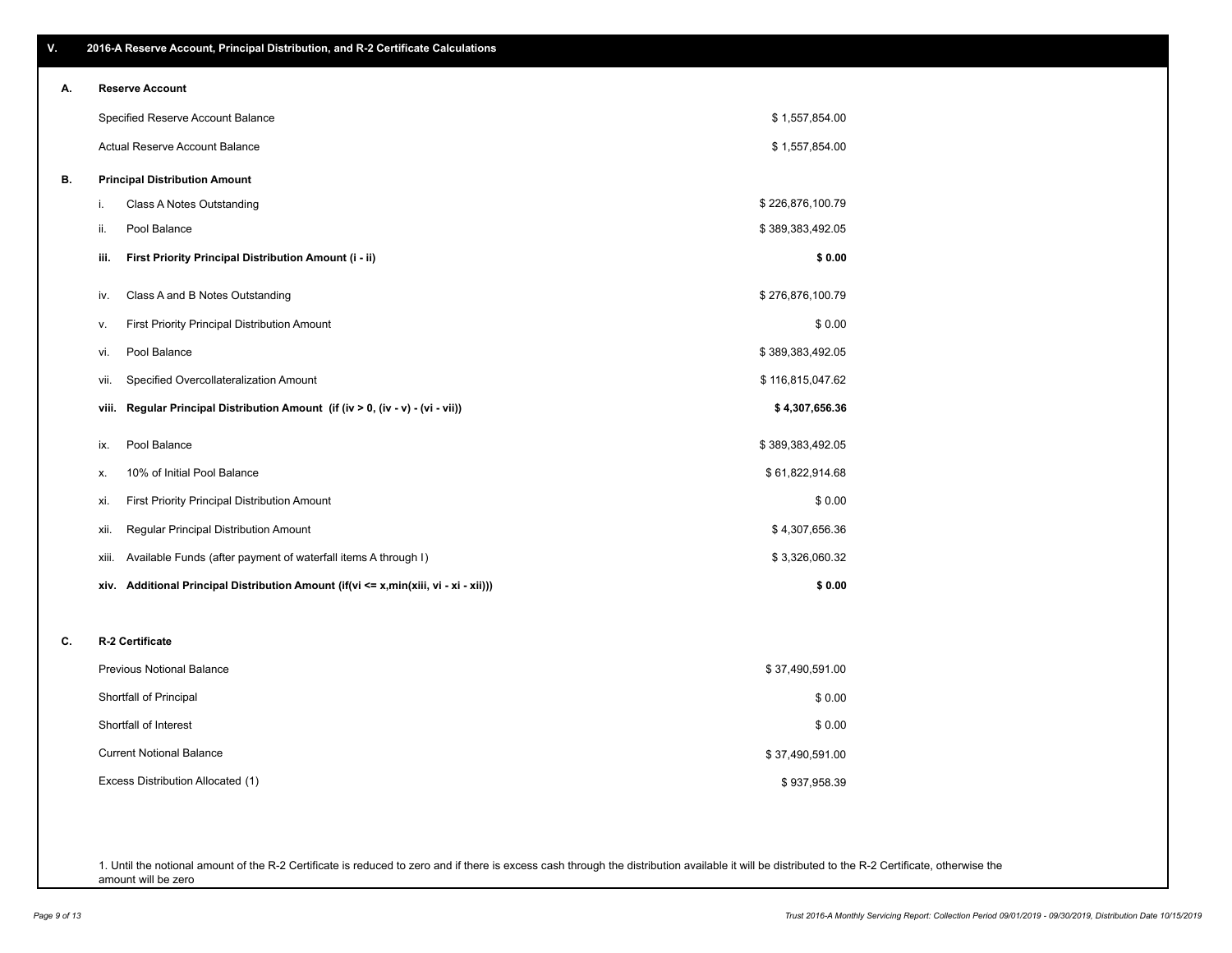|    |                                                         | Paid           | <b>Funds Balance</b> |
|----|---------------------------------------------------------|----------------|----------------------|
|    | <b>Total Available Funds</b>                            |                | \$8,649,717.88       |
| A  | <b>Trustee Fees</b>                                     | \$13,125.00    | \$8,636,592.88       |
| B  | <b>Servicing Fees</b>                                   | \$250,619.50   | \$8,385,973.38       |
| C  | i. Administration Fees                                  | \$8,333.00     | \$8,377,640.38       |
|    | ii. Unreimbursed Administrator Advances plus any Unpaid | \$0.00         | \$8,377,640.38       |
| D  | Class A Noteholders Interest Distribution Amount        | \$561,566.06   | \$7,816,074.32       |
| Е  | <b>First Priority Principal Payment</b>                 | \$0.00         | \$7,816,074.32       |
| F. | Class B Noteholders Interest Distribution Amount        | \$182,357.64   | \$7,633,716.68       |
| G  | <b>Reinstatement Reserve Account</b>                    | \$0.00         | \$7,633,716.68       |
| H  | <b>Regular Principal Distribution</b>                   | \$4,307,656.36 | \$3,326,060.32       |
|    | <b>Carryover Servicing Fees</b>                         | \$0.00         | \$3,326,060.32       |
| J  | Additional Principal Distribution Amount                | \$0.00         | \$3,326,060.32       |
| K  | Unpaid Expenses of Trustee                              | \$0.00         | \$3,326,060.32       |
|    | Unpaid Expenses of Administrator                        | \$0.00         | \$3,326,060.32       |
| M  | i. Remaining Funds to the R-1 Certificateholder(s)      | \$2,388,101.93 | \$937,958.39         |
|    | ii. Remaining Funds to the R-2 Certificateholder(s)     | \$937,958.39   | \$0.00               |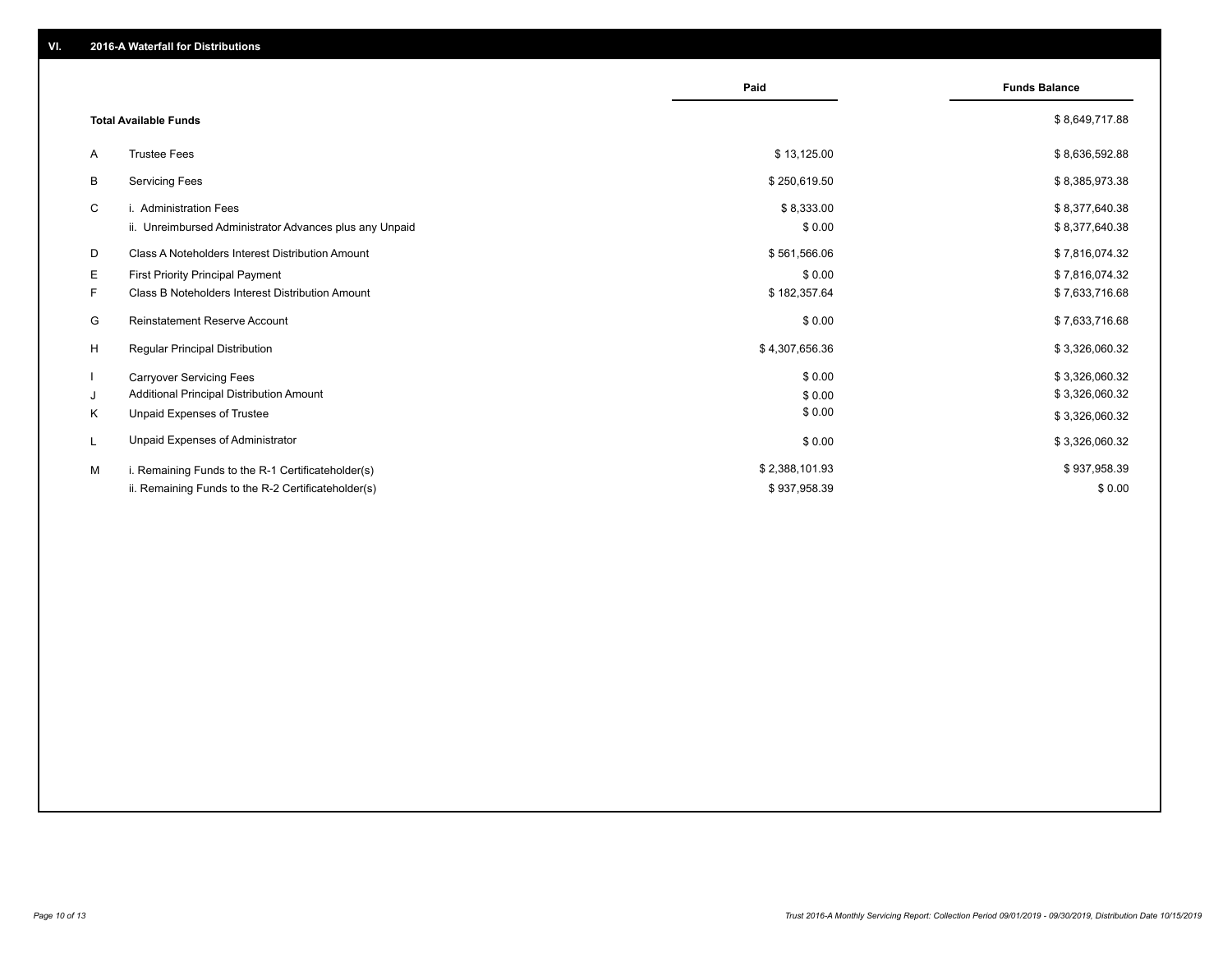# **VII. 2016-A Distributions**

#### **Distribution Amounts**

|                                                            | A <sub>2</sub> A        | A <sub>2</sub> B        | в                       |
|------------------------------------------------------------|-------------------------|-------------------------|-------------------------|
| Cusip/Isin                                                 | 78449FAB7               | 78449FAC5               | 78449FAD3               |
| <b>Beginning Balance</b>                                   | \$140,508,494.24        | \$86,367,606.55         | \$50,000,000.00         |
| Index                                                      | <b>FIXED</b>            | <b>LIBOR</b>            | <b>LIBOR</b>            |
| Spread/Fixed Rate                                          | 2.70%                   | 1.50%                   | 2.50%                   |
| Record Date (Days Prior to Distribution)                   | 1 NEW YORK BUSINESS DAY | 1 NEW YORK BUSINESS DAY | 1 NEW YORK BUSINESS DAY |
| Accrual Period Begin                                       | 9/15/2019               | 9/16/2019               | 9/16/2019               |
| <b>Accrual Period End</b>                                  | 10/15/2019              | 10/15/2019              | 10/15/2019              |
| Daycount Fraction                                          | 0.08333333              | 0.08055556              | 0.08055556              |
| Interest Rate*                                             | 2.70000%                | 3.52750%                | 4.52750%                |
| <b>Accrued Interest Factor</b>                             | 0.002250000             | 0.002841597             | 0.003647153             |
| <b>Current Interest Due</b>                                | \$316,144.11            | \$245,421.95            | \$182,357.64            |
| Interest Shortfall from Prior Period Plus Accrued Interest | $\mathsf{\$}$ -         | $$ -$                   | $\mathsf{\$}$ -         |
| <b>Total Interest Due</b>                                  | \$316,144.11            | \$245,421.95            | \$182,357.64            |
| <b>Interest Paid</b>                                       | \$316,144.11            | \$245,421.95            | \$182,357.64            |
| <b>Interest Shortfall</b>                                  | $$ -$                   | $$ -$                   | $\mathsf{\$}$ -         |
| <b>Principal Paid</b>                                      | \$2,667,809.90          | \$1,639,846.46          | $\mathsf{\$}$ -         |
| <b>Ending Principal Balance</b>                            | \$137,840,684.34        | \$84,727,760.09         | \$50,000,000.00         |
| Paydown Factor                                             | 0.012237660             | 0.012237660             | 0.000000000             |
| <b>Ending Balance Factor</b>                               | 0.632296717             | 0.632296717             | 1.000000000             |

\* Pay rates for Current Distribution. For the interest rates applicable to the next distribution date, please see https://www.salliemae.com/about/investors/data/SMBabrate.txt.